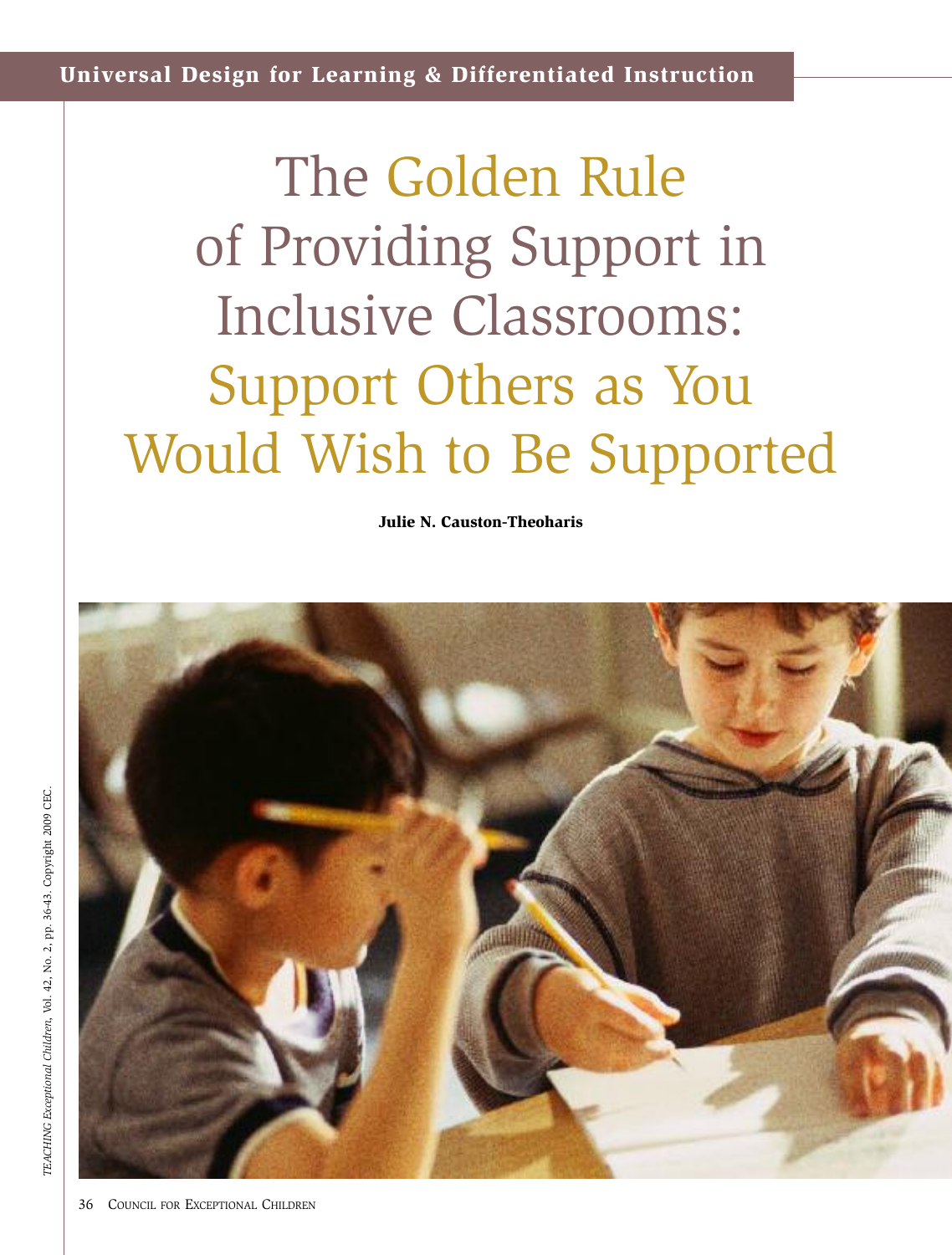*Consider for a moment that the school system paid someone to be with you supporting you 8 hours a day, 5 days a week. Now, imagine that you had no say over who that support person was or how she or he supported you. Or imagine that someone regularly stopped into your place of employment to provide you with one-on-one support. This person was present for all your interactions, escorted you to the restroom, and at times supported you by touching your back or shoulder or by manipulating your hands, head, or other parts of your body. This support person might also give you oral directions for upcoming tasks.*

- *• Would you become more independent or more dependent?*
- *• How would this support change your relationships with your peers?*
- *• Would you notice a loss of privacy or freedom?*
- *• Would this person's presence affect your creativity?*
- *• At times, would you feel self-conscious about having someone supporting you?*
- *• What if you asked him or her to move away from you and he or she did not?*
- *• What would happen if you did not want him or her to touch you?*
- *• What would you do?*
- *• Do you think that you might develop negative behaviors?*

*Now consider how your presence affects the students whom you support.*

#### **Inclusion and Adult Support**

Inclusion is a way of thinking—a deeply held belief that all children, regardless of ability or disability, are valued members of the school and classroom community. Inclusive classrooms are places where all students "are integral members of classrooms, feel a connection to their peers, have access to rigorous and meaningful general education curricula and receive the collaborative support to succeed" (Causton-Theoharis & Theoharis, 2008, p. 26). One purpose of including students with disabilities in inclusive classrooms, as opposed to segregating them in special education classrooms, is to help all students (students with and without disabilities) learn to live, work, and play together so that eventually they can successfully live, work, and be together in the community as adults. For students with disabilities, inclusive schooling should promote intellectual growth, independence, and interaction with peers.

Inclusion is also a practice that puts the preceding ideals into place for all students. What are these ideas in practice? How can educators help a student feel like an integral member of the classroom? How can students develop authentic connections with their peers? What does access to meaningful general education curricula mean? And most important, what are the most effective ways to support students to help them reach these goals?

Because 54% of the 6 million students with disabilities spend more than 80% of their school day in general education classrooms (U.S. Department of Education, 2006), a common support strategy is one-on-one support. The current ratio is 1 special education paraprofessional for every 17 students with disabilities (Giangreco, Hurley, & Suter, 2009). But as schools integrate more services into the classroom, adult support will also involve a special educator, a speech and language clinician, an occupational therapist, and physical therapists or a school psychologist. In this article, the term *adult support* refers to any pro-

educators allow them to be their full selves. Their membership is a given, and everyone in the classroom works together in visible and invisible ways to make the dance appear effortless. The opposite is also true. When inclusion is done poorly, it can be choppy and unnatural.

I increasingly witness adults who are furnishing support to students with disabilities but who unnecessarily draw attention to that support or to the need for support that the adult perceives. Their actions are frequently too intensive and invasive. Too often, educators cluster students with disabilities together at one table, awkwardly flank them with a paraprofessional, and seat them by the door; or an adult physically manipulates them to correct their behavior. Adults are often unnecessarily close to students during lectures, or they give oral prompts at an overwhelming rate. This invasive support invariably draws undue attention to the student who is receiving support and at the same time interferes with the natural flow of the classroom, student interaction, and community membership (Broer, Doyle, & Giangreco, 2005; Giangreco, Yuan, McKenzie, Cameron, & Fialka, 2005). When support becomes invasive, it undermines the purposes of inclusion.

## **The Golden Rule of Adult Support**

Adult help can be seamless and effective—and thereby fully support the purposes of inclusion. The golden rule for adult support in inclusive class-

## **Effective adult support requires finesse, subtlety, and elegance.**

fessional who supports a student with a disability in an inclusive classroom.

There is an art to "doing" inclusion well. Effective adult support requires finesse, subtlety, and elegance. It requires the most nuanced and careful action and—at times—inaction. Effective classroom support means that students with disabilities are integral members of the classroom and that

rooms is to support others as you would wish to be supported. Adequately applying the golden rule requires knowledge and imagination. Educators need to know the effect of their actions on students.

#### **Rationale for Fading Support**

This article next discusses the need for fading support, as reflected in the liter-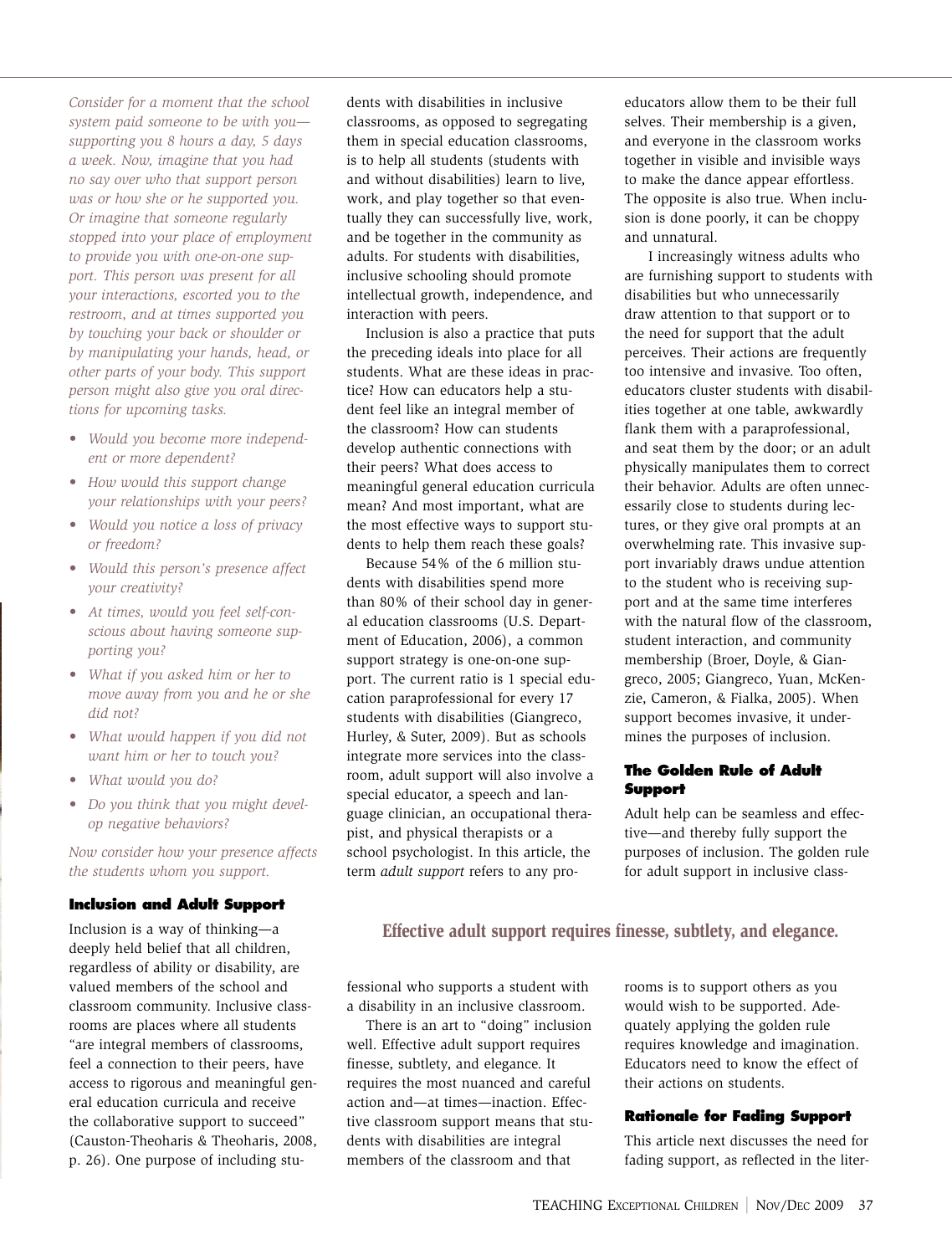ature. Fading assistance means systematically reducing the type and level of support given to a student. Fading support can reduce the negative impact of adult support and allow for more natural supports to occur. The research in fading support is clear. Invasive adult support has had inadvertent detrimental effects on students with disabilities. Giangreco, Edelman, Luiselli, and MacFarland (1997) listed the following detrimental effects of paraprofessional proximity:

- Separation from classmates.
- Unnecessary dependence on adults.
- Interference with peer interactions.
- Insular relationships between the paraprofessional and the student.
- A feeling of being stigmatized.
- Limited access to competent instruction.
- Interference with teacher engagement.
- Loss of personal control.
- Loss of gender identity.
- Provocation of behavior problems.

Subsequent research has also found that other key detrimental impacts of adult support are interference with creativity (Causton-Theoharis, & Burdick, 2008) and interference with teacher contact and instruction.

#### **Unnecessary Dependence on Adults**

When adult support is consistently present, is overbearing, and does not fade appropriately, the student learns to expect adult support. Psychologists have called this phenomenon *learned helplessness*; that is, behavior resulting from a perceived absence of control over the outcome of a situation (Seligman, 1975). Students quickly perceive their own lack of control and learn to wait for cues, direction, or prompting from an adult before engaging with the material. Giangreco et al. (2005) call this phenomenon *unnecessary dependence* (see box, "Case Study: Adam" for an example of unnecessary dependence). Alternatives to having a paraprofessional open a student's book include asking a peer to help, marking

#### **Case Study: Adam**

A teacher instructed the students to take out their books and open them to a particular page. Most students opened their books; but Adam, a student who received support from a paraprofessional, did not and instead looked around the room. He was looking for the paraprofessional assigned to him. She came over to him, placed her hand on his shoulder, took his book from his desk, placed the book on his desk, repeated the page number, and opened the book to the correct page.

the page with a sticky note, or asking all the students to check with a neighbor to verify that the neighbor is ready. Assigning an adult as the primary support too often creates dependence on that support and thereby teaches students to rely on a support that most likely will not be available in their homes or when they exit school as young adults. Support that encourages independence or interdependence during school best prepares students for life outside school.

## **Interference With Peer Interactions**

An adult support person can create a physical or symbolic barrier that interferes with interactions between the stu-

sional ended 2 of those 3 interactions by asking Gary to get back to work. The presence of the paraprofessional clearly had a significant impact on Gary's ability or willingness to connect with other students. That study underscores the negative impact that invasive support by a paraprofessional can have on peer interactions.

Jamie, a high school student with autism, described the impact that adult support had on his social interactions. He emphasized that such support should be subtle and should not interfere with his desire for a social life: "We are willing and ready to connect with other kids, and adults must quietly step into the background, camouflaging their help as a tiger who may hide in full view" (Tashie, Shapiro-Barnard, & Rossetti, 2006). When appropriate, fading of support can alleviate the stigma associated with invasive supports. In the 2005 study by Broer et al., adolescents who had paraprofessional support expressed relief when support was appropriately withdrawn.

#### **Interference With Creativity**

Learning in school often takes the form of creative expression. Causton-Theoharis & Burdick (2008) found that paraprofessional support created barriers to authentic art production and creativity. Their study involved 18 stu-

**Support that encourages independence or interdependence during school best prepares students for life outside school.**

dent and his or her classmates (Giangreco et al., 2005). In a study that the author of this article conducted with Malmgren (Malmgren & Causton-Theoharis, 2006), the authors observed a second-grade student named Gary working in his classroom and playing with his friends. A paraprofessional supported Gary throughout his day. During a 4-week period, Gary participated in only 32 interactions with his peers; 29 of those interactions occurred when the paraprofessional was absent, but only 3 occurred when the paraprofessional was present. The paraprofesdents (from 10 schools) who received paraprofessional support in the art classroom. Paraprofessionals sometimes interfered with physical access (e.g., by bringing students to class late or not at all or by removing students from class); caused interrupted authenticity (e.g., by limiting materials or suggesting ideas that the student then carried out); and caused altered art production entirely (e.g., by changing the art project or expectations for the student). If the goal of inclusion is to allow students meaningful access to the curriculum and instruction, educa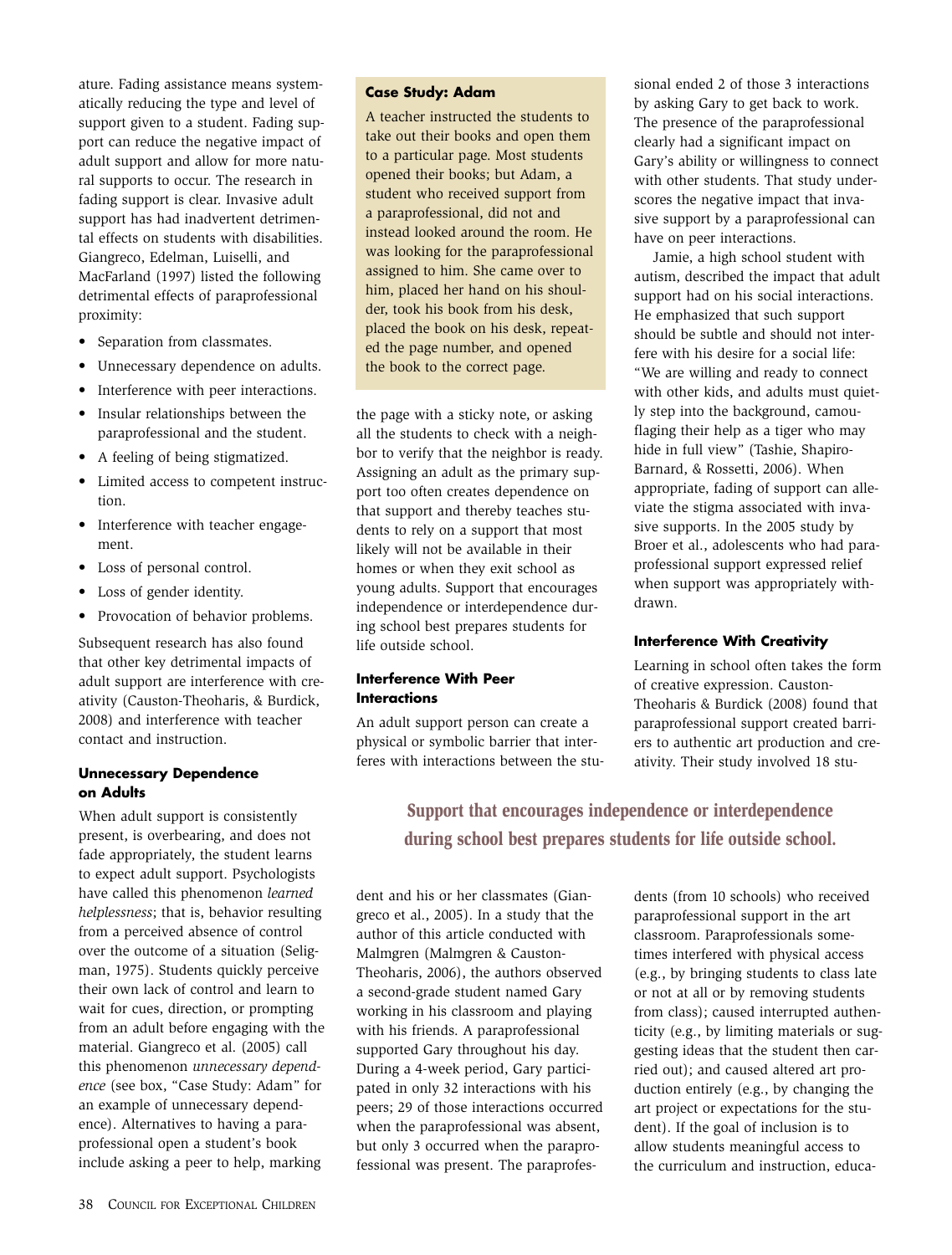tors must examine invasive adult supports that interfere with the creative process of learning.

## **Interference With Teacher Contact and Instruction**

Students with the most challenging learning needs deserve more contact time with the most trained teachers in a school. Unfortunately, when a paraprofessional works with a particular student and the paraprofessional remains close to the student, less teacher-to-student interaction occurs (Young, Simpson, Mylers, & Kamps, 1997). Teachers tend to be less involved and assume less responsibility for the student who has a disability because of the presence of another adult (Giangreco, Broer, & Edelman, 2001). Research confirms that although paraprofessionals play a prominent role in both planning and implementing instruction for students with disabilities, they are largely untrained to perform this important work (Minondo, Meyer, & Xin, 2001; Riggs & Mueller, 2001). Because paraprofessionals often do not receive training in teaching methods, they at times do the work for students instead of carefully scaffolding each step of the learning process.

Another important study examined the perspectives of high school students with disabilities who attended general education classes with paraprofessional support. These students described their paraprofessionals' roles in four ways: (a) mother, (b) friend, (c) protector, and (d) primary teacher (Broer et al., 2005). Most of the students "expressed powerful messages of disenfranchisement, embarrassment, loneliness, rejection, fear, and stigmatization" (Broer et al., p. 427) because of adult support.

To address the problem of the potential damage of invasive supports, educators must put themselves in the shoes of students with disabilities. The students' feelings of embarrassment, loneliness, rejection, fear, and stigmatization are not what educators would want their own day-to-day experiences to include. Educators should definitely support students in ways that are humanistic, respectful, and gentle—in

ways that adults would wish to be supported.

## **How to Fade Adult Support**

In following the golden rule of adult support, you must first imagine yourself in the student's place. How would you want the support that you required to look and feel? Many people would first and foremost want to direct their support and have a say over how and when someone provided them with support. Second, people would want the support to be discreet. They would prefer unhindered access to their peers and would want the support to have a specific purpose and to fade away when unnecessary. Four distinct steps related to how to support are the following:

- Plan to include.
- Ask and listen.
- Step back.
- Plan to fade your support.

## **Plan to Include**

One reason that educators rely on sideby-side support is that they have not planned anything else. They have not planned to ensure that the student has access to the curriculum, have not modified the materials, and do not have alternative adult roles. In French's (2001) study of 321 special educators, 81% reported that they had not done any planning for their paraprofessionals. Of the 19% who did plan, the planning was primarily oral rather than written. In all probability, few, if any, of the special educators provided modeling of specific instructional approaches. Several basic classroom decisions support the idea of fading. These include the following:

- Rearrange the furniture.
- Relinquish traditional adult roles.
- Modify the work.
- Encourage peer support.

*Rearrange the Furniture.* Have you ever seen a classroom in which a chair is permanently placed next to a particular student? That chair's very presence indicates to everyone in the room that the student needs help and needs

## **Alternatives to Side-by-Side Support**

- 1. Modify the material so that the student can do the work independently.
- 2. Modify the expectations so that the student can complete the task without support.
- 3. Pair everyone in the class with a partner.
- 4. Model written notes for everyone on the overhead projector.
- 5. Check in on students periodically—walk around the room and support all students.
- 6. Stand in the front of the room, and write main ideas on the chalkboard for all students.
- 7. Sit at a side table to create modifications for an upcoming lesson while keeping an eye on a particular student.
- 8. Arrange for peer support.
- 9. Go to the library to find visual materials to support an upcoming lesson.
- 10. Create a to-do list on a student's desk instead of providing verbal reminders.

so much help that the educators have permanently arranged the furniture to support him or her. However, a student very rarely needs side-by-side support. Educators can support even students who have significant disabilities by using other methods that do not require a permanent chair (Kluth, 2005). In line with previous research about the negative repercussions of invasive adult proximity, the easiest thing to do is to remove the chair. Do not sit or place a chair meant for adult support next to a student. Where you position yourself during instruction is also very important. Even when students need close support because of behavior difficulties or physical needs, educators should use temporary or intermittent supports rather than permanent supports. Determine when side-by-side support is necessary and when it can be faded (see box, "Alternatives to Side-by-Side Support").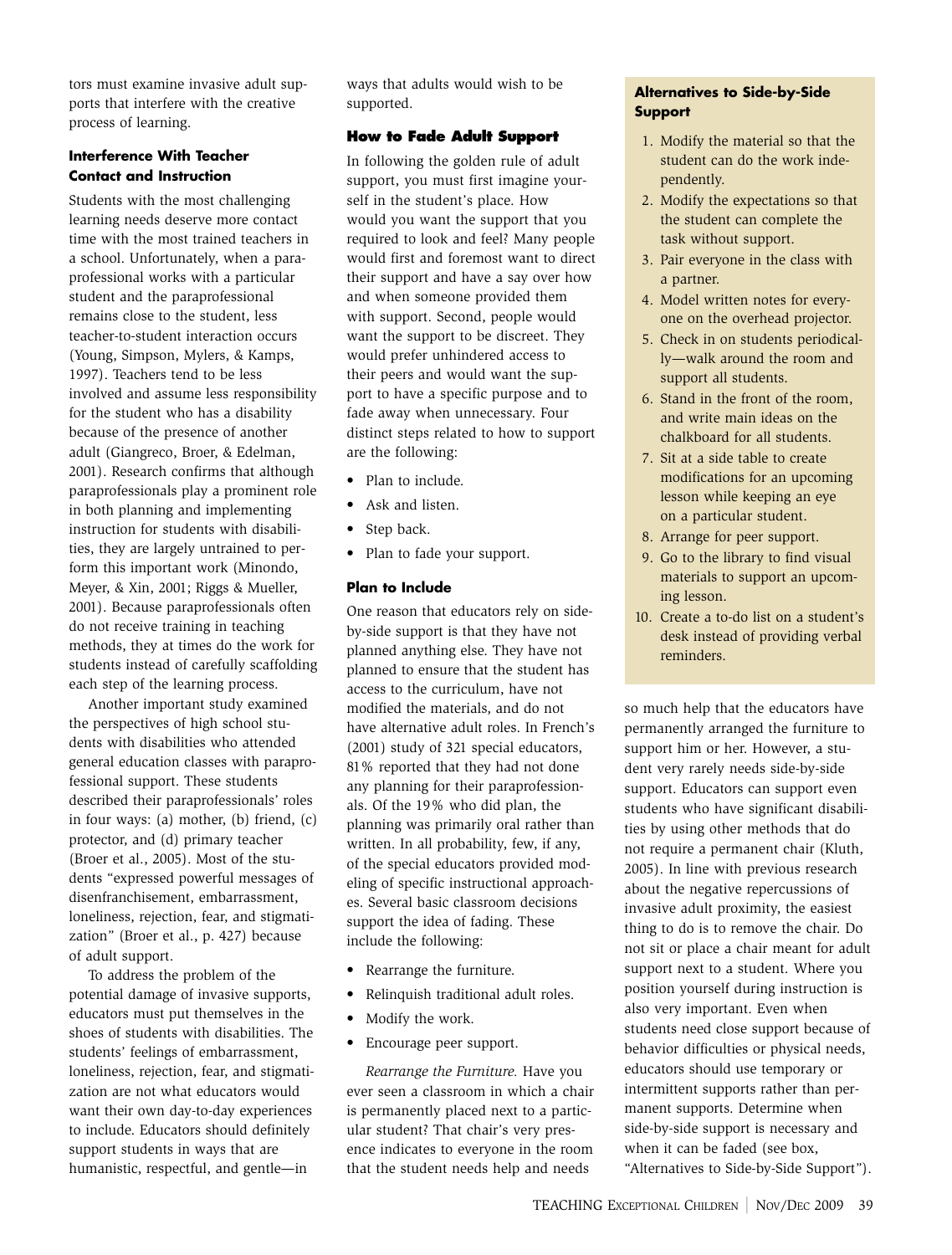#### **Case Study: Kathy and June**

Kathy and June both work in a fourth-grade classroom. Kathy is technically the general educator, and June is the special educator. Both plan instruction together and team teach the class in a way that guessing who has which title would probably be difficult. June is as likely to teach in front of the whole class as Kathy is to help a student use the restroom. They have completely transcended their traditional roles and share responsibilities equally.

*Relinquish Traditional Adult Roles.* Building the capacity for all adults to work together instead of assigning specific personnel to support certain students is a much more useful way to think about inclusion (see box, "Case Study: Kathy and June" for an example of two teachers who have relinquished their traditional adult roles). Classrooms based on shared responsibility supports can benefit a wider range of students with and without disabilities. The teachers can plan differentiated instruction together, modify the materials and expectations, and invariably negate the need for side-byside support.

*Modify the Work.* Educators should frequently modify materials, content, or instruction to ensure access instead of relying solely on adult support. Some examples of modified materials include enlarged handouts, adaptive paper, a word bank, or a simple piece of masking tape to hold a paper still while a student writes. Modifying content might include reducing the number of problems that the student performs independently. For instance, a middle school student might only have to draw and solve four math problems while his or her classmates solve six; reducing the number of required problems can enable the student to independently complete all his or her work in the allotted time. See box, "Case Study: Kirsten" for another example of modifying the work.

*Encourage Peer Support.* What alternative can replace a paraprofessional

sitting next to a particular student? Peer support is a well-researched evidence-based practice (Carter, Cushing, Clark, & Kennedy, 2005). Set up partnerships during instructional time. Have all students work together. Set up play partners, transition partners (partners for walking to and from classes), choice-time partners, lunchtime partners, math partners, and so forth. Make sure that the student has a choice about whom he or she selects as a partner and whether she or he wants support. When a student requests help, redirect the student to ask a peer. Asking a peer should be the norm for all students. One useful way to set up a peer-support system is to tell all students to follow the rule, "Ask three before me." Having students seek peer support is a valid and important lifelong skill. For example, a thirdgrade teacher uses "ask me" hats. When he gives out directions, he designates three students to be "ask me students." Then if students need help or support, they first contact the students wearing the hats.

## **Ask and Listen**

Educators often look to the individualized education program (IEP) or to past or present teachers to determine how to best support students. These resources are not always helpful for understanding the type of support that a student needs. The best way to learn about a student's needs is to ask the student. Students with disabilities should decide about their own supports. Furthermore, educators should examine students' behavior and other nonverbal messages to learn what students want.

*Ask the Student.* Asking students how they would like educators to support them communicates respect and value for their choices. Jane, a middle school art teacher, offers one example for learning about a student's preferred type of support. She works with the student to determine the necessity of support on the basis of a given activity instead of assuming that the student needs paraprofessional support at all times. She consults the student and the

#### **Case Study: Kirsten**

Kirsten, a student with Asperger's syndrome, preferred to process information orally. Therefore, her art teacher used a turn-and-talk strategy during a lesson demonstration. Rather than have students raise their hands, she asked all students to turn to a neighbor to briefly discuss key parts of the lesson. During this time, the paraprofessional set up the art stations in the back of the room. This method not only ensured Kirsten's involvement in the lesson but also provided her with an opportunity for natural peer interaction and exchange of ideas. This strategy engaged all students in the lesson, and everyone benefited—not only Kirsten.

paraprofessional before each project to decide how much support is necessary:

After I give instructions and before letting Sarah [the student] get started on a project, I ask her, would you like any support with this project? If she says yes, I let her choose if she wants my help, Mrs. Little's [the paraprofessional] help, or the help of a friend. I then listen to her . . . if she says I don't need help on this project, I let her go it alone.

Educators should ask students some questions:

- During this assignment, what do you need?
- When we work on the computer, how do you want me to support you?
- Would you prefer that I remind you or that I write you a to-do list?
- Where do you want me to sit during the film?
- When you get angry like that again, what can I do to help you?

If the student's specific choice does not work initially, ask again with the objective of learning ways that do work. The educator may need to specifically teach students the selfadvocacy skills necessary for them to receive comfortable supports. If a stu-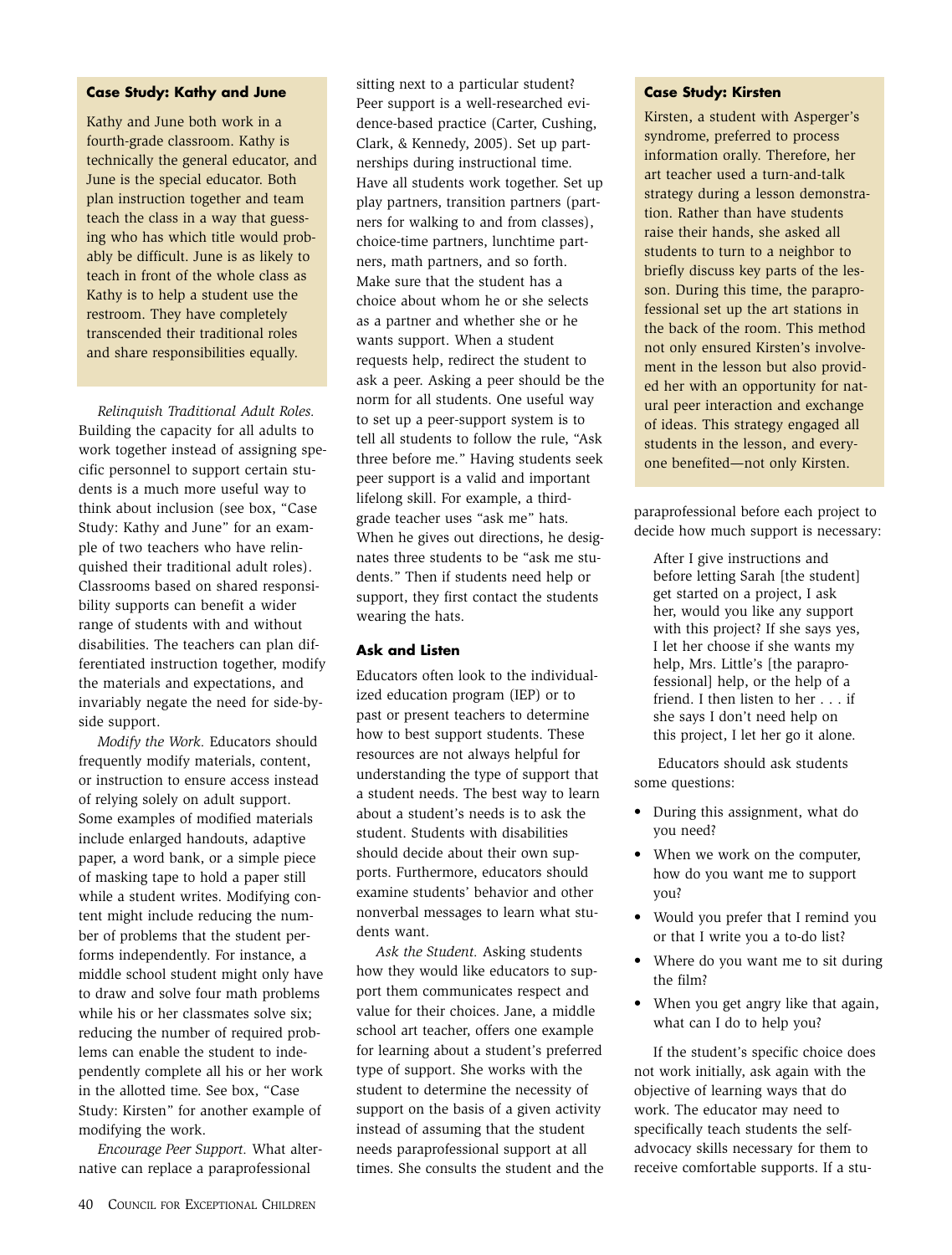#### **Case Study: Michael**

Michael was a student who had been in trouble several times for pinching the paraprofessional assigned to work with him. The paraprofessional had bruises on her arm and rightfully became quite frustrated with the situation. When the teacher observed Michael and the paraprofessional interact, however, she noticed that the paraprofessional was giving Michael verbal cues in a loud, shrill voice at a rate of more than 10 cues a minute. Michael, who had autism and sound sensitivities, was reacting to the verbal cues. When the teacher asked the paraprofessional to instead provide intermittent (stop-by) silent support (that is, supporting the student without words, just by using drawings and lists), Michael completely stopped pinching.

dent does not use oral communication, the teacher can observe him or her to learn what works. Allow the student to make choices in ways that are not verbal (e.g., eye pointing or finger pointing). For example, write on one index card the word *friend* and write your name on another index card, and then

such as through pinching, biting, hitting, or swearing. When students engage in behavior that is challenging, they are often trying to communicate something (e.g., I am angry, upset, scared, frustrated, or bored), or they have an unmet need (e.g., independence, control, power, or self-regulation). The best response is to recognize the behavior as communication and try to determine the unmet need. Then respond to the student's request, especially when the student wants the adult to step back to allow engagement with peers without an adult near him or her.

## **Step Back**

*Fade Your Cues.* One of the simplest yet most effective ways to increase interaction is to fade the assistance of paraprofessionals. Fading assistance means deliberately reducing the type and level of support systematically given to a student. Reducing support promotes independence, interdependence, and interaction with peers (Causton-Theoharis & Malmgren, 2005; Malmgren & Causton-Theoharis, 2006; Malmgren, Causton-Theoharis, & Trezek, 2005). If a student can complete a task in your presence without adult support, have him or her complete the task without supervision the

## **The best way to learn about a student's needs is to ask the student.**

ask whether the student prefers to have your help carrying his or her books or have a friend's help. Students are the most powerful resources in determining how to provide helpful support.

*Listen to More Than Words.* Students often communicate that they do not want invasive adult support, but adults frequently do not respond to that communication (see box, "Case Study: Michael" for an example of a student who attempted to communicate that he did not want adult support in the way that educators furnished it). Some students will ask an adult to please move away from them; however, other students communicate this desire in less socially appropriate ways, next time (see box, "Case Study: Andrea" for an example).

Continuously ask what next step will enable a student to become more independent and less dependent on adult support. If a student still needs assistance, consider having interdependence (or completing the task with other students) be the goal. Providing support in natural ways helps reduce dependence on support personnel. The suggestions in this article can help you follow the golden rule, maximize student independence and interdependence with peers, and minimize the negative impact of overly intensive adult supports. Look at the cueing structure list shown in Table 1. The objective is always to move away from the most

## **Case Study: Andrea**

Andrea was having difficulty moving her lunch tray to the lunch table, so the paraprofessional carried it to the table for her. The paraprofessional soon realized that Andrea's problem was the weight of the tray and the drink, so she took the drink off the tray. Andrea was then able to carry her tray to her table independently. Andrea then decided she would take two trips (one with her tray and one with the beverage) without the paraprofessional's help. By the end of the year, Andrea's friend Tim often carried her drink, so she arrived at the table in one trip with the support of a friend.

intrusive supports toward the least intrusive supports (Doyle, 2008).

#### **Plan to Fade Your Support**

*Create a Fading Plan.* The following questions will help your team fade support more effectively:

- 1. When is it necessary to be next to this student (e.g., when providing medical assistance, lifting or transferring a student, or furnishing personal care)?
- 2. For this skill or time period, is the goal independence (done by the student himself or herself) or interdependence (done with the support of a peer)?
- 3. What types of cues are educators using with this student (see the cueing structures in Table 1)?
- 4. What next step will reduce the type and level of support given to this student?
- 5. Can anyone else provide more natural supports to this student?
- 6. What materials or content should educators modify to allow the student to experience more independence?

*Don't Just Sit There.* Adults often use the phrase, "try to work yourself out of a job." This article does not suggest that goal; it also does not suggest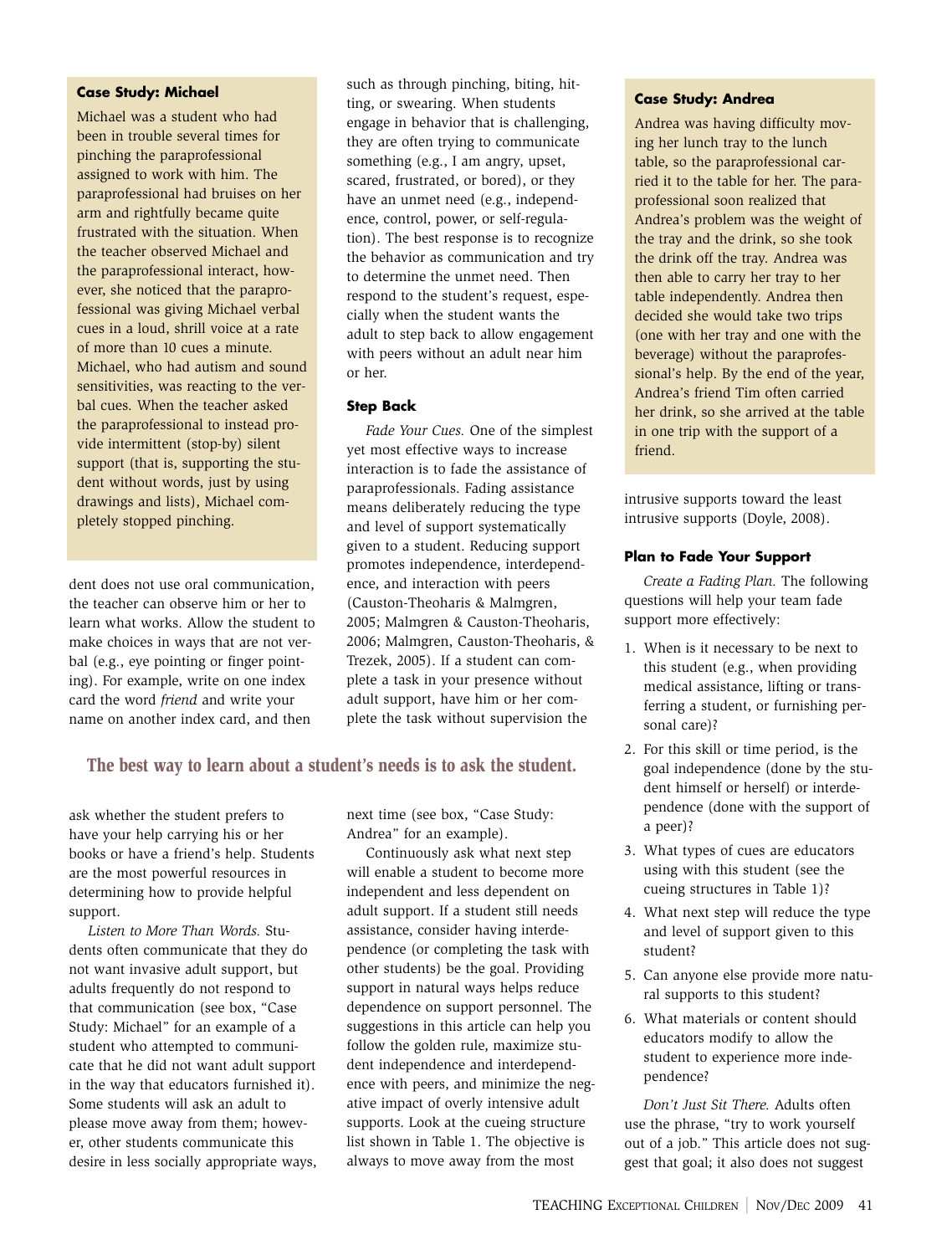| <b>Type of Support</b> | <b>Definition</b>                                                                                              | <b>Example</b>                                                                                                                       |
|------------------------|----------------------------------------------------------------------------------------------------------------|--------------------------------------------------------------------------------------------------------------------------------------|
| Full physical          | Direct and physical assistance used to support a<br>student                                                    | Hand-over-hand assistance while a student<br>writes his or her name                                                                  |
| Partial physical       | Physical assistance provided for some of the total<br>movement required for the activity                       | Putting a zipper into the bottom portion and<br>beginning to pull it up; the student then<br>pulls the zipper up the rest of the way |
| Modeling               | A demonstration of what the student is to do                                                                   | The paraprofessional does an art project;<br>the student uses the art project as a model                                             |
| Direct oral            | Oral information provided directly to the student                                                              | "Josh, stand up now."                                                                                                                |
| Indirect verbal        | A verbal reminder that prompts the student to attend<br>to or think about what is expected                     | "Josh, what should happen next?"                                                                                                     |
| Gestural               | A physical movement to communicate or accentuate<br>a cue (e.g., head nod, thumbs up, pointing).               | Paraprofessional points to the agenda<br>written on the board                                                                        |
| Natural                | Providing no cue; allowing the ordinary cues that exist<br>in the environment help the student know what to do | The bell rings for class. The teacher asks<br>students to move to the rug. A message on<br>the chalkboard reads "Turn to page 74."   |

**Table 1. A Range of Supports (Listed From Most Intrusive to Least Intrusive)**

*Note.* Adapted from *The Paraprofessional's Guide to the Inclusive Classroom: Working as a Team* (3rd ed.) by M. B. Doyle, 2008, Baltimore: Paul H. Brookes. Copyright 2008 by Paul H. Brookes. Adapted with permission.

| If the Teacher Is Doing This:                   | You Can Be Doing This:                                                                              |  |
|-------------------------------------------------|-----------------------------------------------------------------------------------------------------|--|
| Lecturing                                       | Model note taking on the board, draw the ideas on the board, take notes on the<br>overhead.         |  |
| Taking attendance                               | Collect and review homework.                                                                        |  |
| Giving directions                               | Write the directions on the board so that all students have a place to look for the<br>visual cues. |  |
| Providing large-group instruction               | Collect data on student behavior or engagement or make modifications for an<br>upcoming lesson.     |  |
| Giving a test                                   | Read the test to students who prefer to have the test read to them.                                 |  |
| Facilitating stations or small groups           | Also facilitate stations or groups.                                                                 |  |
| Facilitating sustained silent reading           | Read aloud quietly with a small group.                                                              |  |
| Teaching a new concept                          | Provide visuals or models to enhance the understanding of the whole group.                          |  |
| Reteaching or preteaching with a<br>small group | Monitor the large group while it works independently.                                               |  |

## **Table 2. Co-supporting Structures**

Note. Adapted from "Tips and Strategies for Co-Teaching at the Secondary Level" by W. Murawski and L. Deiker, 2004. *TEACHING Exceptional Children, 36(5)*, 52–58. Copyright 2004 by the Council for Exceptional Children. Adapted with permission.